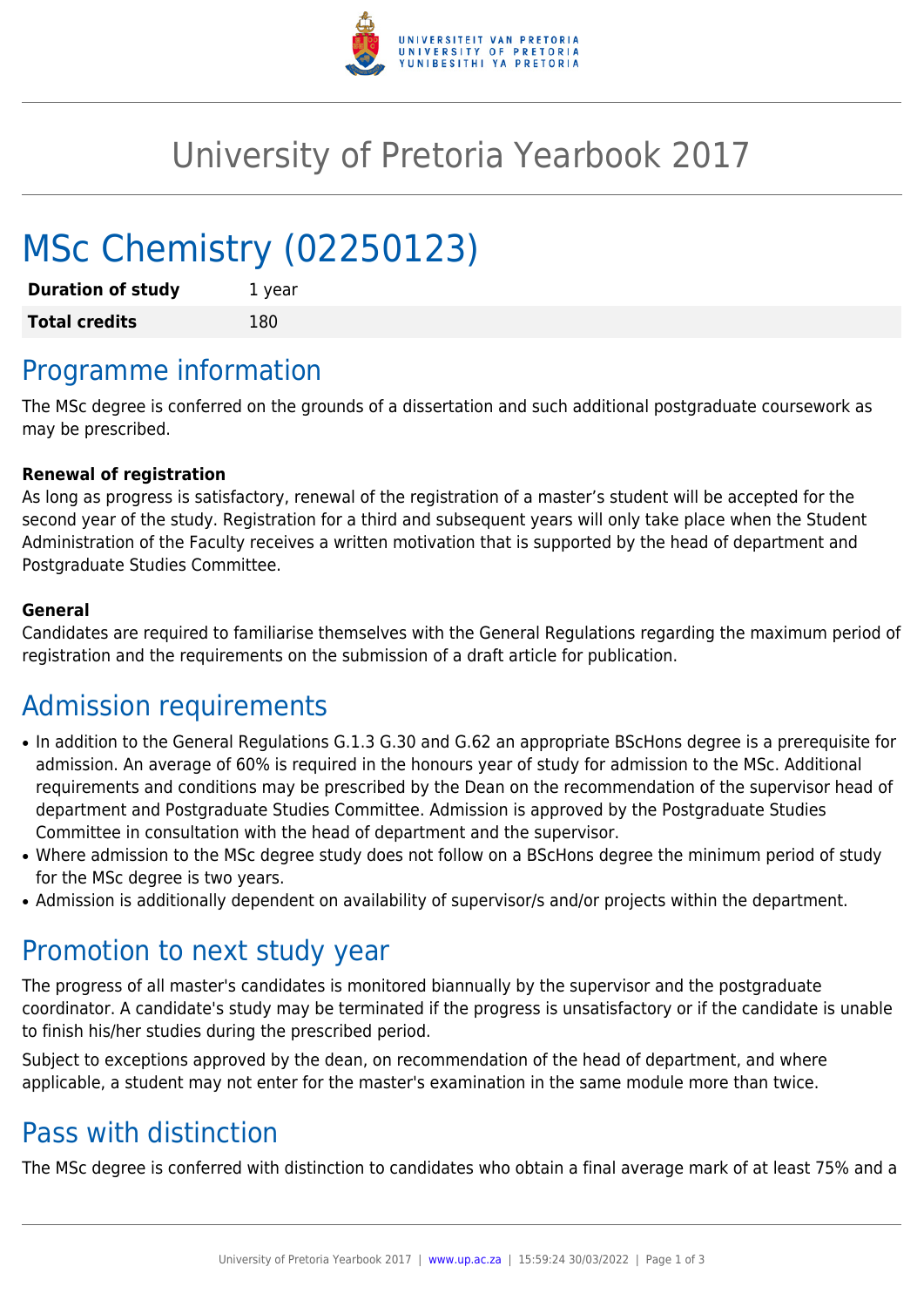

mark of at least 75% for the dissertation/mini-dissertation from each of the members of the examination panel. Where a member of the examination panel awards a mark of less than 75% for the dissertation/mini-dissertation, that member of the examination panel must offer, in writing, support for his/her decision, or indicate in writing that he/she supports the examination committee's decision to confer the degree with distinction.